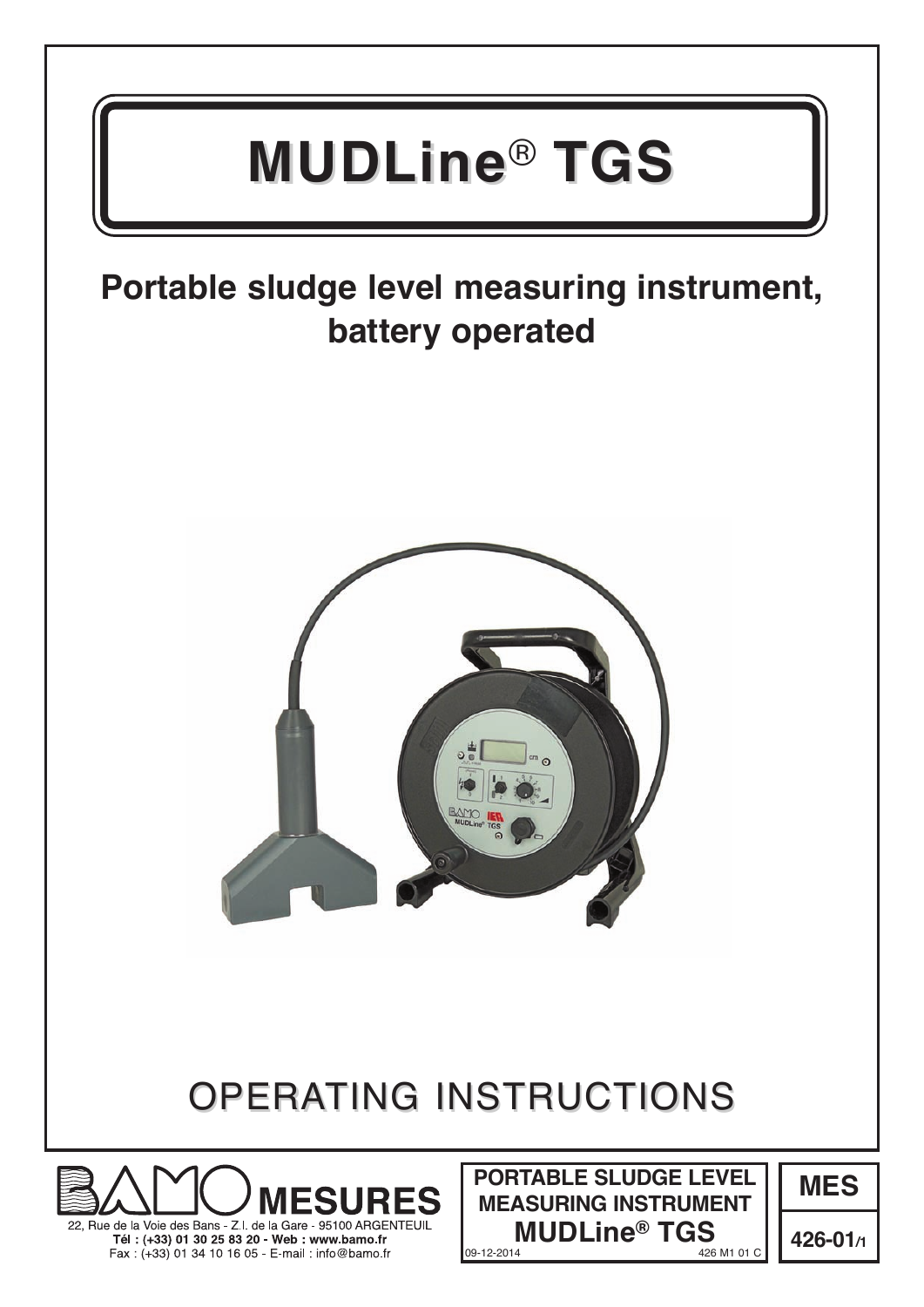# **CaUTion: bEForE anY oPEraTion, PLEaSE rEaD THESE SaFETY PrECaUTionS**

- **Do not open the housing!**
- **The device may only be connected to the included battery charger, which is described in the operating instructions!**
- **Clean the cable drum with integrated electronics with a humid duster only: do not immerse in or spray with water!**

# **1 Description**

The portable MUDLine® TGS is dedicated to measurements of sludge levels in settling and precipitation tanks, as well as in small effluent treatment plants. It detects the transition zone between the clear phase and the precipitated sludge, on the same time the depth is displayed and stored in memory (until the reset for the next measurement). The instrument can be set to the desired switching threshold adjusting the value with the "sludge concentration" range switch and then a fine adjustment potentiometer. The instrument is functional to an immersion depth of up to 10 metres.

# **2 Technical Data**

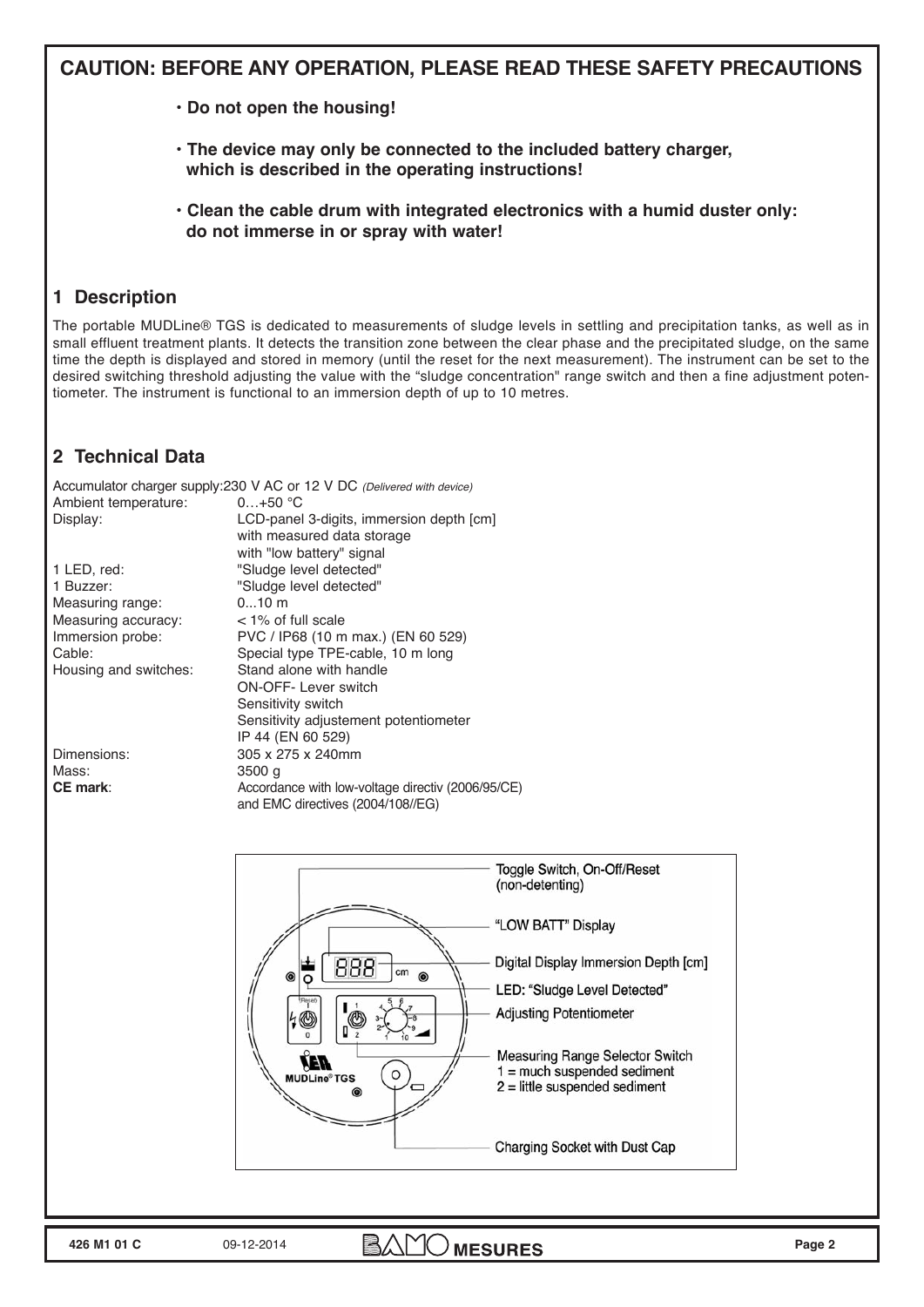### **3 Sludge Level Measuring Procedure**

– Switch the instrument on, "002" is displayed (= offset).

### **rapid Setup:**

- Set range selector switch to 1.
- Punch through and clear any floating sludge with a tool.
- Immerse the probe down to the cable gland.
- Set the potentiometer just below the point at which the LED lights up and the horn sounds.

#### **Measuring Procedure:**

- Immerse the measuring probe deeper into the fluid.
- The horn sounds and the LED lights up when the sludge phase is reached.
- The immersion depth of the measuring probe can now be read from the digital display.

### SENSITIVITY ADJUSTMENT

#### **High to low difference turbidity between clear and charged fluid or sludge:**

- Prepare a sample with the desired concentration of sludge in a bucket.
- Fill in Keep close another bucket full of clear water.
- Immerse the measuring probe into the sludge specimen to a depth of at least 10 cm.
- Adjust the potentiometer as described above. Repeat several times if necessary.

#### **increased High Sensitivity:**

- When the turbidity is very low for a minimal sludge concentration, you may use the Highest sensitivity range: select measuring range 2. Minimal turbidity differences are then detected.
- Proceed as described above to complete the adjustment.

**CaUTion: in this mode, the instrument detects very low turbidity differences between purified and turbid water and extremely small suspended particles!** 

### **4 automatic storing value of immersion depth**

- When sludge level is detected: the horn sounds continuously and the LED lights up
- Hold the measuring probe at this depth for approximately 5 seconds.
- The horn signal changes from continuous to intermittent.
- The LED changes from continuous to blinking mode.
- The probe may now be removed.
- The horn signal stops, but the LED continues to blink.
- Read the stored immersion depth value.
- Delete it with the on-off / reset button.
- The LED lights off and a value of 000 to 005 is displayed.
- The instrument is now ready for the next measurement.

## **5 battery Charger**

"LOW BATT" appears on the LCD panel when the battery is weak. The integrated, rechargeable NiMH battery can be quickly and reliably recharged with the included "ACS 410 mobile" battery charger. Recharging time for a fully depleted battery is about 2 h 30 min. The charger can be connected either to a 230 V mains outlet, or to a 12 V automotive cigarette lighter with the help of the included DC connector cable.

### **Charging Procedure:**

- Remove the dust cap from the recharging socket on the MUDLine® TGS.
- Plug the connector cable into the charger and screw into place.
- Plug the charger into a 230 V mains outlet, (or to an automotive cigarette lighter via the DC connector cable).
- The red LED on the charger blinks for about 10 seconds, testing the battery connection.
- The LED then remains continuously lighting, battery is recharging.
- The green LED lights up and the red LED goes out: The battery is fully recharged and the charger has switched to the trickle-charge mode.

If the battery is defective, the red LED continues to blink after the test phase. The yellow knob can be used to fully deplete the batteries, but this is not necessary with the NIMH batteries!

### **CaUTion: after charging, fit on the dust cap back to the charging socket on the MUDLine® TGS**

**426 M1 01 C** 09-12-2014 **BAMO MESURES** Page 3